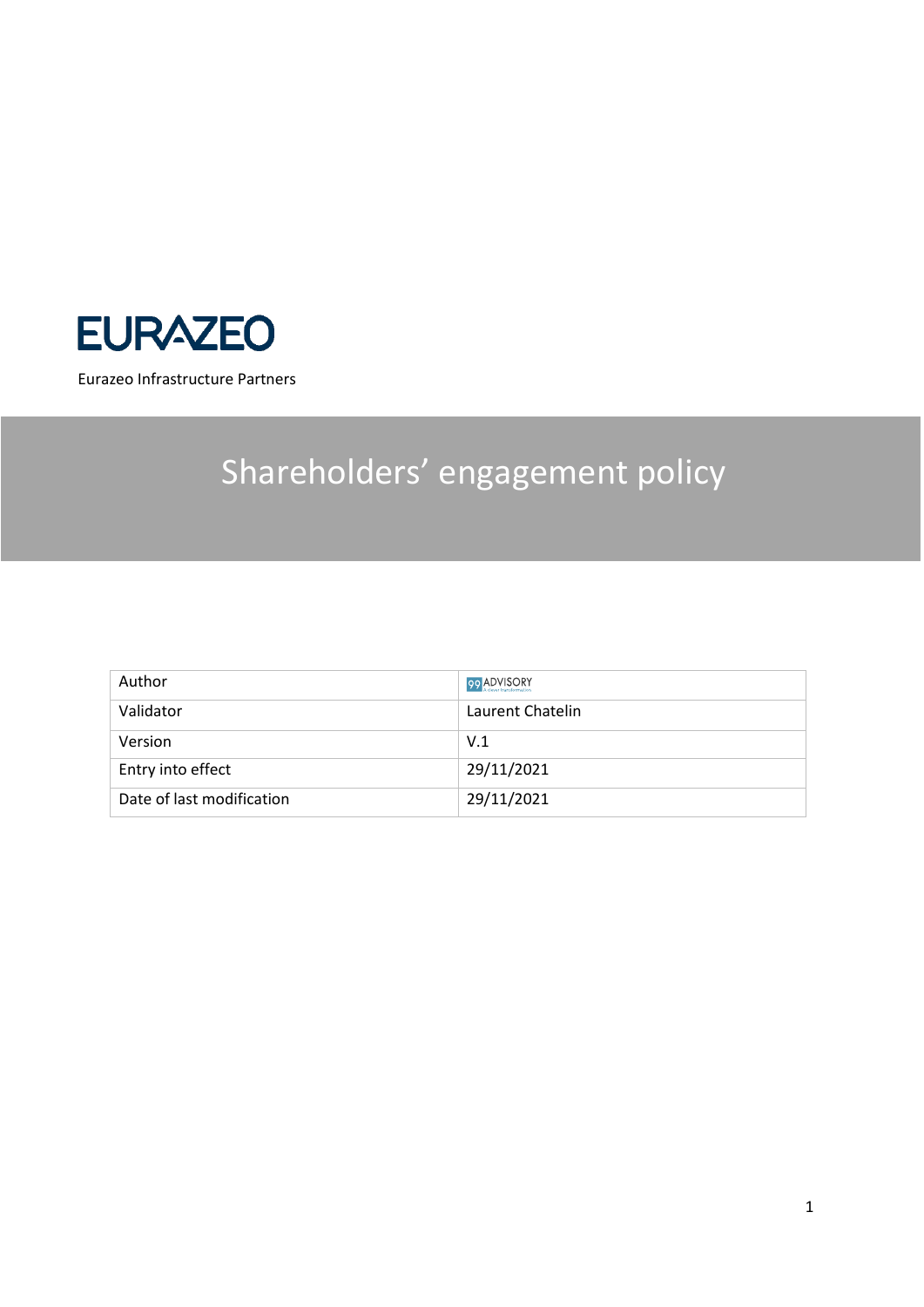## Table of contents

|     | 1.3 Annual report on the implementation of the shareholder engagement policy  3 |  |
|-----|---------------------------------------------------------------------------------|--|
| II. |                                                                                 |  |
|     |                                                                                 |  |
|     |                                                                                 |  |
|     |                                                                                 |  |
|     |                                                                                 |  |
|     |                                                                                 |  |
|     |                                                                                 |  |
|     |                                                                                 |  |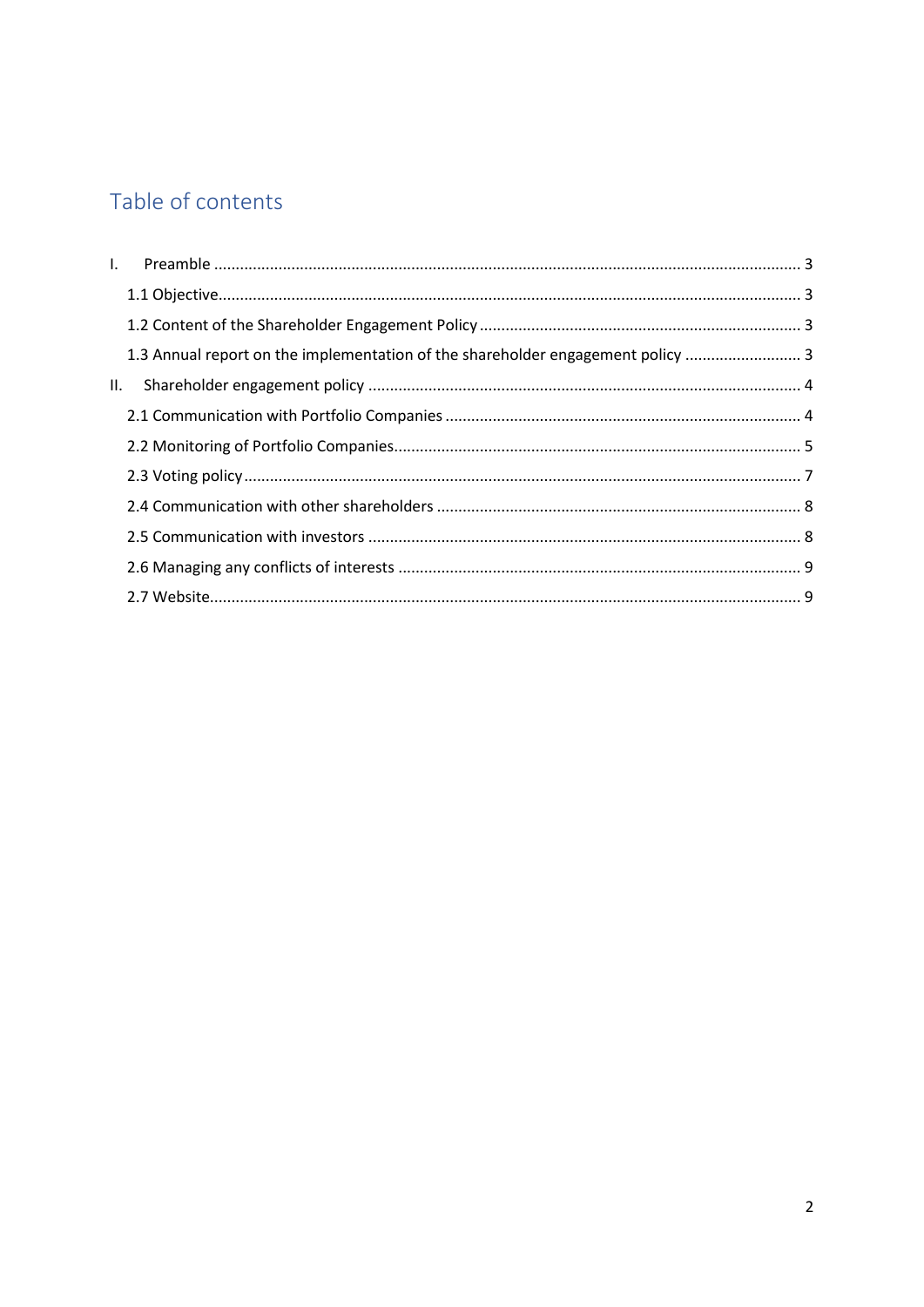## <span id="page-2-0"></span>I. Preamble

#### <span id="page-2-1"></span>1.1 Objective

The following shareholder engagement policy has been written with respect to the requirements listed below which foresees an obligation for management companies to publicly disclose their policy on shareholder engagement.

The content of this policy includes monitoring of strategy, financial and non-financial performance, risks, capital structure, social and environmental impacts and corporate governance, dialogue with the companies held, exercise of voting rights and other rights attached to shares, cooperation with other shareholders, communication with the investors, prevention and management of existing or potential conflicts of interest in relation to their engagement.

## <span id="page-2-2"></span>1.2 Content of the Shareholder Engagement Policy

According to Article R.533-16 of the Monetary and Financial Code, the shareholder engagement policy shall include the way the management company deals with the following elements :

- 1. Monitoring of strategy, financial and non-financial performance (ESG), risks, capital structure, social and environmental impact and corporate governance;
- 2. Dialogue with the portfolio companies;
- 3. Exercise of voting rights and other rights attached to shares;
- 4. Cooperation with other shareholders;
- 5. Communication with relevant stakeholders;
- 6. The prevention and management of existing or potential conflicts of interest in relation to their commitment.

If any of these elements are not relevant with respect to the activity of the management company, reasons for which these are not relevant shall be described, in accordance with the principle "Comply or Explain".

#### <span id="page-2-3"></span>1.3 Annual report on the implementation of the shareholder engagement policy

According to Article L. 533-22 of the Monetary and Financial Code, Eurazeo Infrastructure Partners (EIP) shall publish on its website a report on the implementation of the shareholder engagement policy.

This report is related to the preceding year and shall be established by the  $28<sup>th</sup>$  of February.

The report shall include in particular the following elements :

- General description of how the voting rights were exercised,
- Explanation of the choices made on the most important votes,
- Information on the possible use of services rendered by proxy advisers,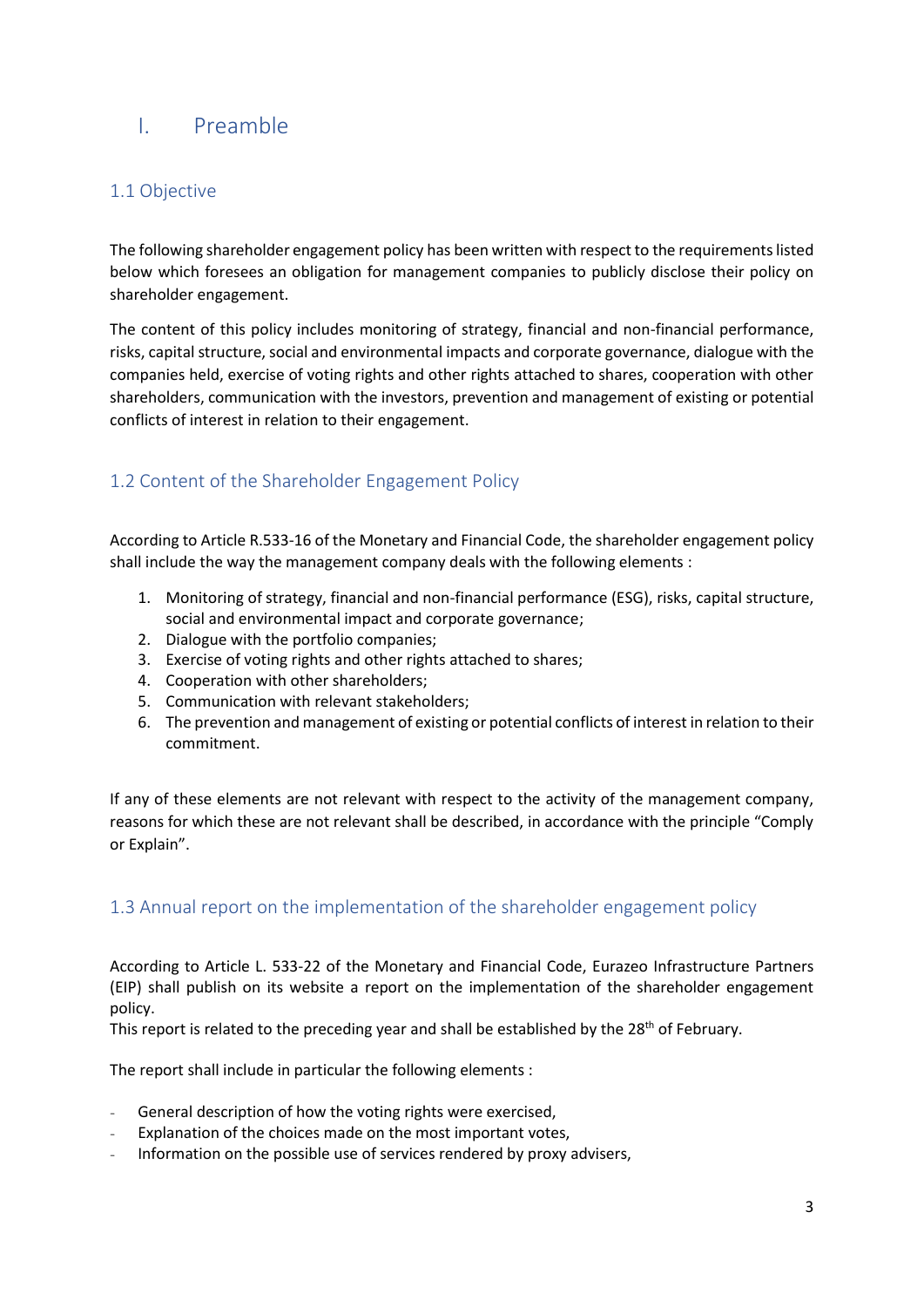The orientation of votes cast during general meetings, this information being able to exclude insignificant votes because of their object or the size of the participation in the company.

If any of these elements are not relevant with respect to the activity of the management company, reasons for which these are not relevant shall be described, in accordance with the principle "Comply or Explain".

## <span id="page-3-0"></span>II. Shareholder engagement policy

#### <span id="page-3-1"></span>2.1 Communication with Portfolio Companies

EIP is a management company which primarily invests in infrastructure companies, in particular transition infrastructure, notably energy and digital transition. Shareholder Engagement is a critical part of all aspects of investment strategy.

The companies that EIP invest in are followed by an Investment Director who is assigned to the company. This Investment Director oversees all matters concerning the company and reports back to the Investment Committee at a management company level on a regular basis. The Investment Directors in charge of the relevant portfolio companies have the knowledge, experience, and skills to identify any growth strategies and take any action should any issues arise.

The Investment Directors fully understand that they are responsible for running these companies and managing investments on behalf of investors who invest in the fund or in Managed Accounts (the "Portfolios").

The Investment Committee and the Investment Director encourage the portfolio companies to discuss any governance matters with both the Investment Director and the Investment Committee.

EIP ensures that prior to investment the boards of the portfolio companies are balanced and represent different abilities, knowledge and experience.

Engagement is a critical part of the investment approach run by EIP. EIP actively interacts with all the portfolio companies in which the Portfolios invest on financial and ESG matters, which EIP believes may affect the company in the long term or any of the relevant shareholders.

This engagement takes form through:

- Site visits to the portfolio company and any places of manufacturing;
- Regular meetings with the management of the company (either physical or through conference calls);
- Active interaction (by phone or email);
- Voting at all General/Board Meetings.

In addition, where EIP's concerns are not adequately addressed, EIP may consider a private meeting with the Chairman, Independent Director or other Board Members, or where appropriate a letter to these individuals.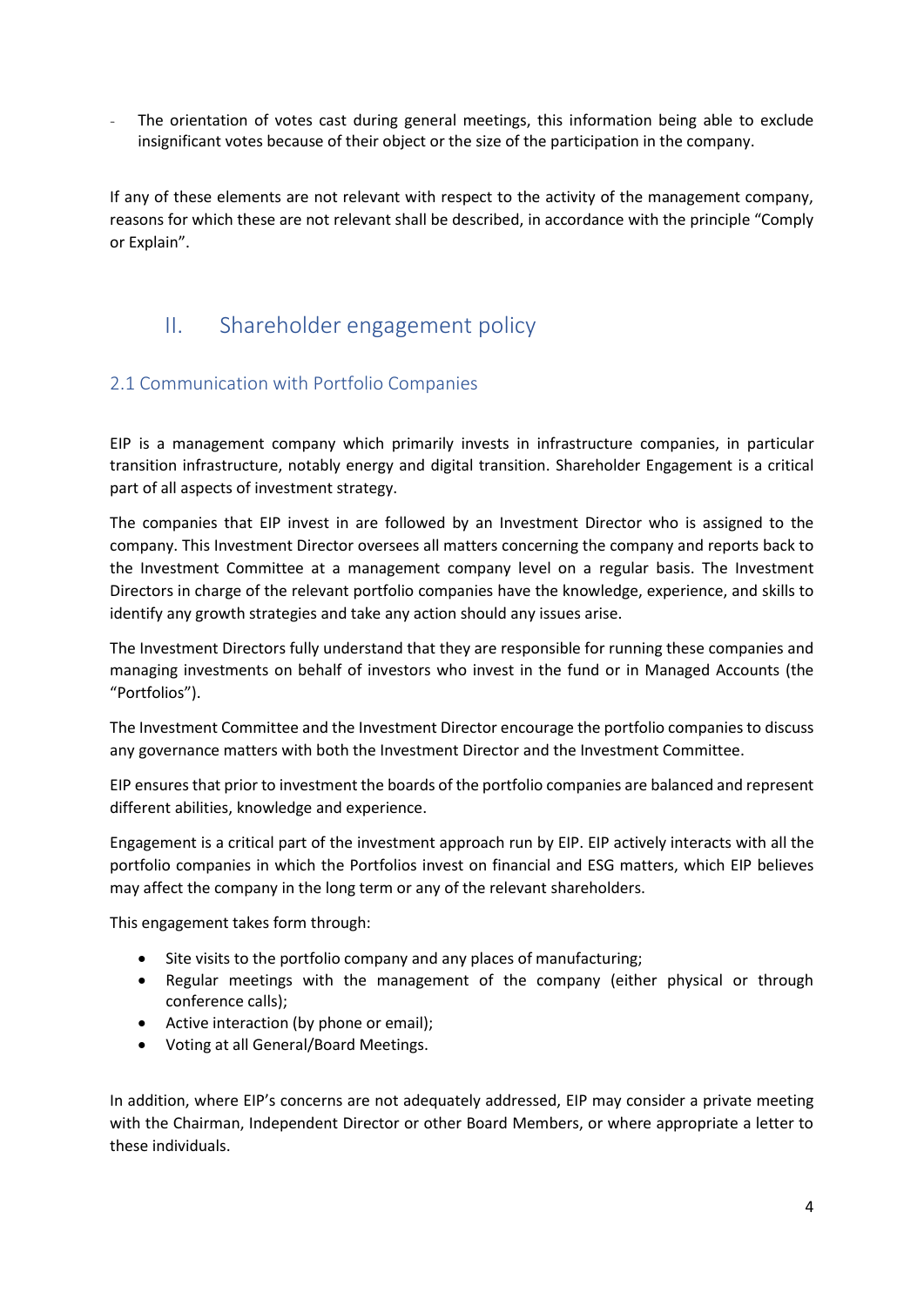This engagement is directly linked to any decision to re-invest or divest, or to highlight any issues EIP believes the company might face.

For each company the Portfolios invest in, the Investment Director oversees the decision making of the company, and also assists the company in implementing all ESG related commitments and engagements.

#### <span id="page-4-0"></span>2.2 Monitoring of Portfolio Companies

#### • **Financial Performance and Risk**

EIP actively measures the financial performance of portfolio companies. This includes the review of annual reports, financial statements and any relevant public announcements. Financial performance is assessed by the Investment Director and the investment team by analyzing revenues, EBITDA and other relevant metrics. This process is carried out in the form of an in-depth analysis conducted internally by the Investment Director and the Investment team. The methods used in evaluating these include:

- Company financial reports, presentations, and various media releases;
- Studies available on information platforms (Prequin, Bloomberg etc.) ;
- Conferences and trade shows;
- Research;
- Any other additional data.

#### • **Measuring Environmental, Social and Governance Factors**

The review of ESG/Sustainability factors is an important part of EIP's ESG process. EIP has developed a set of Key Performance Indicators that identify ESG issues that are material to the risk and return of portfolio companies across a standard classification system. These KPIs cover all ESG matters :

- The Environmental factors include impacts and management of emissions.
- Social factors cover employment, retention policies, diversity and inclusion.
- Governance matters cover the composition of the relevant authoritative bodies within a portfolio company including the composition of the boards, any committees, and how diverse these are at a company level.

These indicators are reviewed annually, and action is taken where necessary. Finally, an ESG report is provided annually which provides the team with an in-depth understanding of the company. The purpose of this ESG approach is to ensure that EIP's ESG effort remains coordinated across the management company and portfolio company level. At a management company level, the ESG team meets formally on a monthly basis. This team will seek to actively review ESG of portfolio companies, ESG reporting requirements to the Limited Partner's in the Portfolios, and any regulatory reporting requirements(eg. With regards to the SFDR requirements). The team will then raise any issues or relevant matters with the Investment and Executive Committees.

#### • **Strategy**

This factor is monitored at a management level. Upon investment, EIP places emphasis on the importance of being a part of the boards of the portfolio companies. Through this participation, EIP is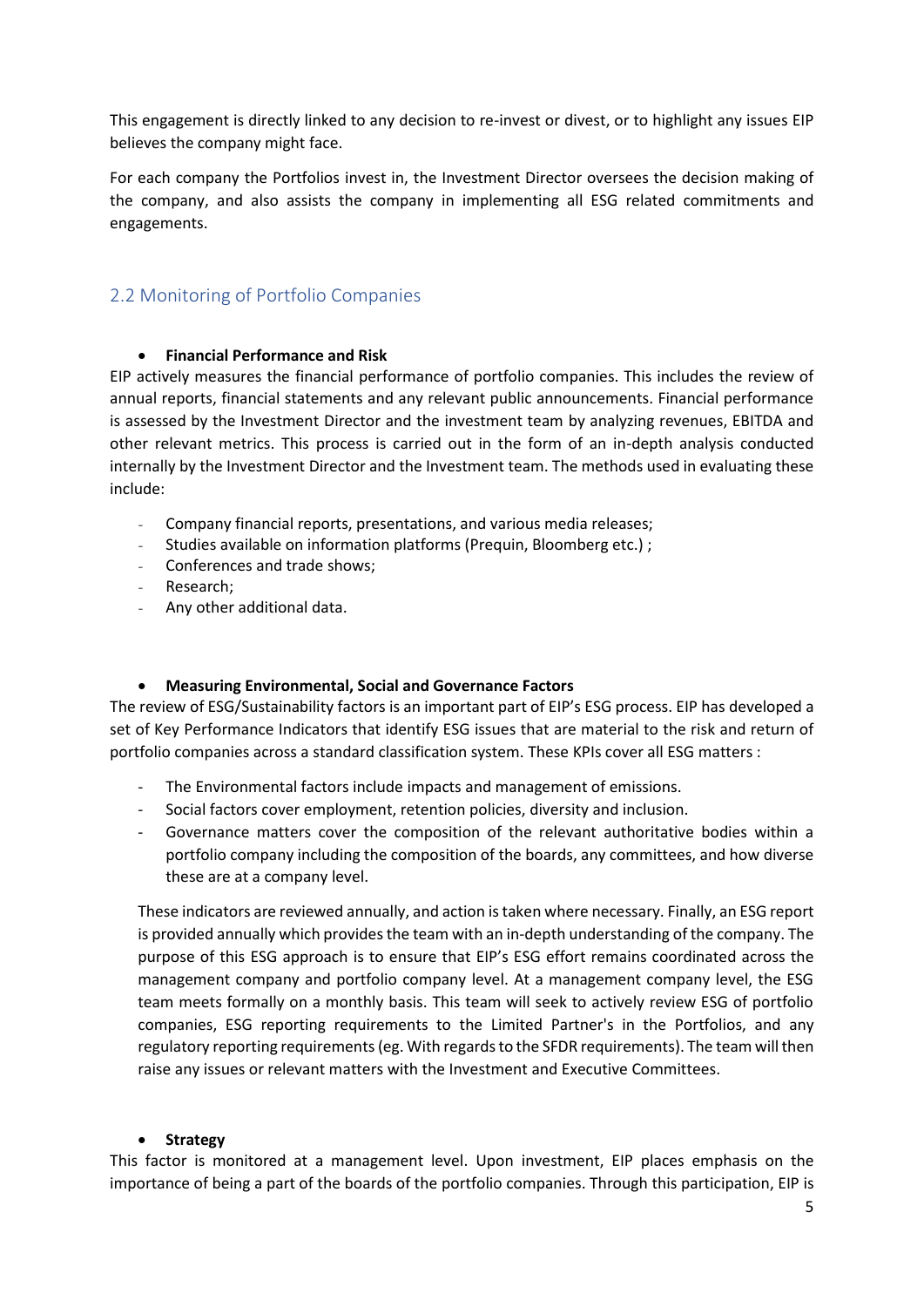able to measure the performance of a company's management team and Board. Emphasis is placed on the management's remuneration as well as the internal policies the company has in place to promote optimal functioning.

EIP seeks to promote efficient governance at the management level of the portfolio companies. This may include :

- Board of Directors: The Board of Directors are tasked with supervising the process of information and communications relating to the company, as well as approving and promoting any matters within the company.
- Audit Committee: The audit committee of the portfolio companies supervise the process of preparing and reporting financial information, in line with the applicable regulations in place.
- Compensation Committee: This committee, which is comprised of the Board of Directors, reviews and approves any compensation related to any high-level officers.
- Supervisory Committee: The supervisory committee, if relevant, represents the shareholders of the company at a board level. This committee is in charge of representing the shareholder interests by taking part in the decision to elect any high-level officers.

Through these, EIP is able to monitor any issues that may require action at a portfolio company level. Where possible, EIP aims at identifying potential issues before they fully develop, the open-dialogue relationship EIP seeks to develop with these portfolio companies allows them time to improve any potential issues that may arise, prior to action being taken.

#### • **Dialogue with portfolio companies**

EIP engages and maintains constant dialogue with the portfolio companies on any relevant subjects, including any matters which have a positive impact on the company and issues which might present a material risk to the company's performance.

EIP believes its investment team is in the best position to evaluate any potential matters or the outcome of any decision that will affect the value of our investor's investment. As such, all of EIP's engagement initiatives are handled by the Investment Directors.

#### • **Communicating with other co-investors**

EIP maintains relevant communication with other investors' where necessary. This is assessed on a case-by-case basis and in line with the relevant laws, rules and regulation and the relevant investment policy.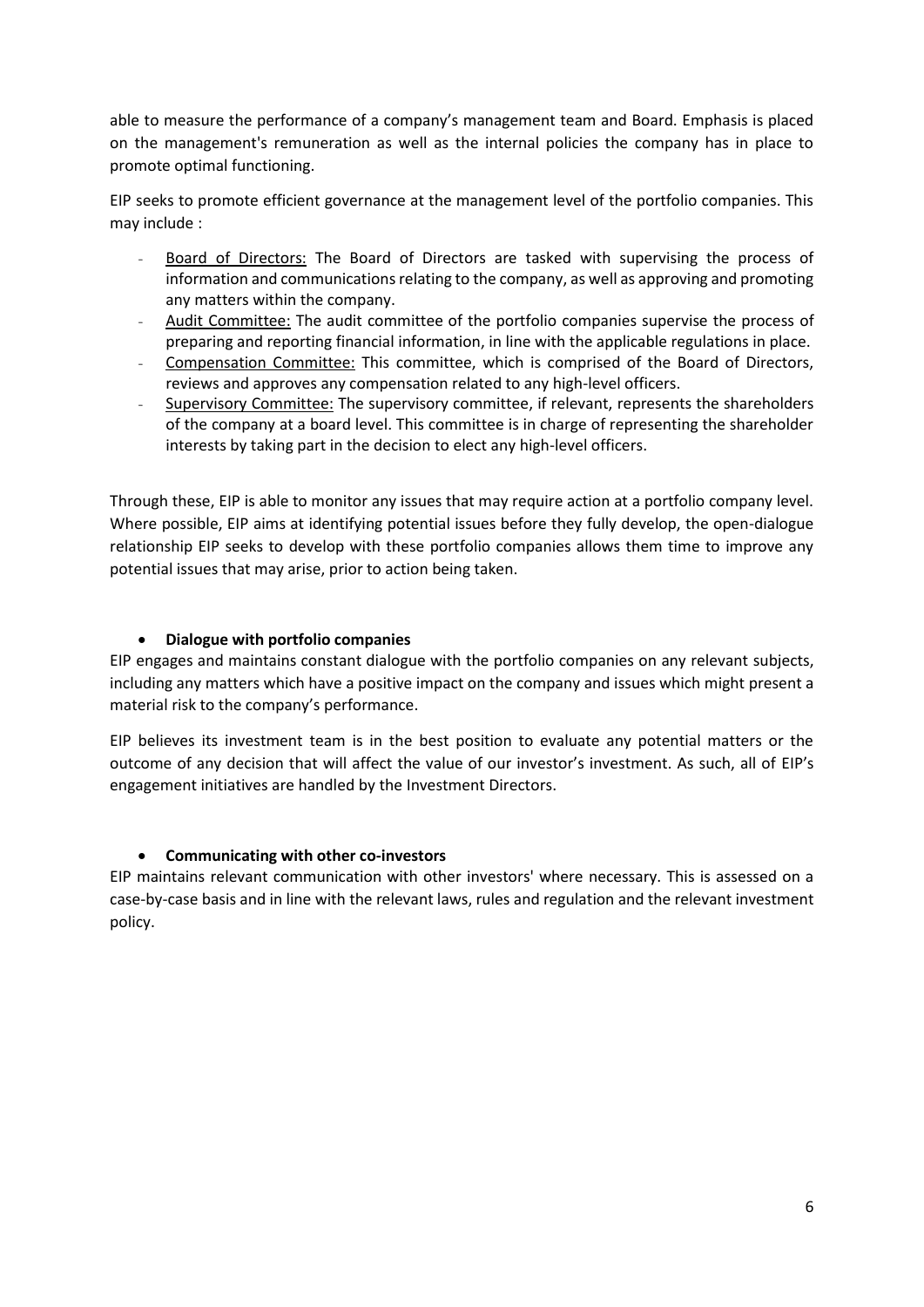#### <span id="page-6-0"></span>2.3 Voting policy

#### • **Principles applied by EIP when exercising voting rights**

EIP shall ensure that any voting rights at a portfolio company level are exercised in the best interest of the company. Voting rights are always exercised in the best interest of all relevant parties.

The voting policy lays down the procedures for:

- Monitoring any corporate events.
- Ensuring that the voting rights are exercised and implemented in line with the investment objectives.
- Preventing any conflicts of interests arising from these rights.

Voting is a vital part of EIP's engagement with companies. EIP shall vote at all General Meetings at a portfolio company level.

There are two types of general shareholder meetings:

- Ordinary General Shareholder Meetings: Also known as Annual General Meeting or AGM: These are the main events at a portfolio company level and take place within the calendar year.

The AGM decides on the approval of financial statements from the previous fiscal year and approves the annual accounts.

- Extraordinary General Shareholder Meetings: Any general shareholder meetings not listed are deemed extraordinary shareholder meetings.
- **The voting rights include notably the following resolutions :**
- Management boards and bodies
- Management compensation
- Shareholder rights
- Approval of financial statements and management
- Financial decisions
- ESG related issues

#### • **The factors considered when exercising voting rights**

The decision to exercise voting rights is based on what is reasonable and effective from an investment perspective. The Investment Director exercises his/her sole discretion on participation and the importance of exercising voting rights.

In determining how these are exercised the following aspects are considered:

- The size of EIP's position in the portfolio company;
- The country in which the vote is occurring (including any legal/regulatory constraints);
- The strategy behind the decision;
- The cost/consequences of any decision.

When exercising the voting rights the Investment Director will aim at voting for:

- An effective governance plan;
- Fair treatment of all individuals involved;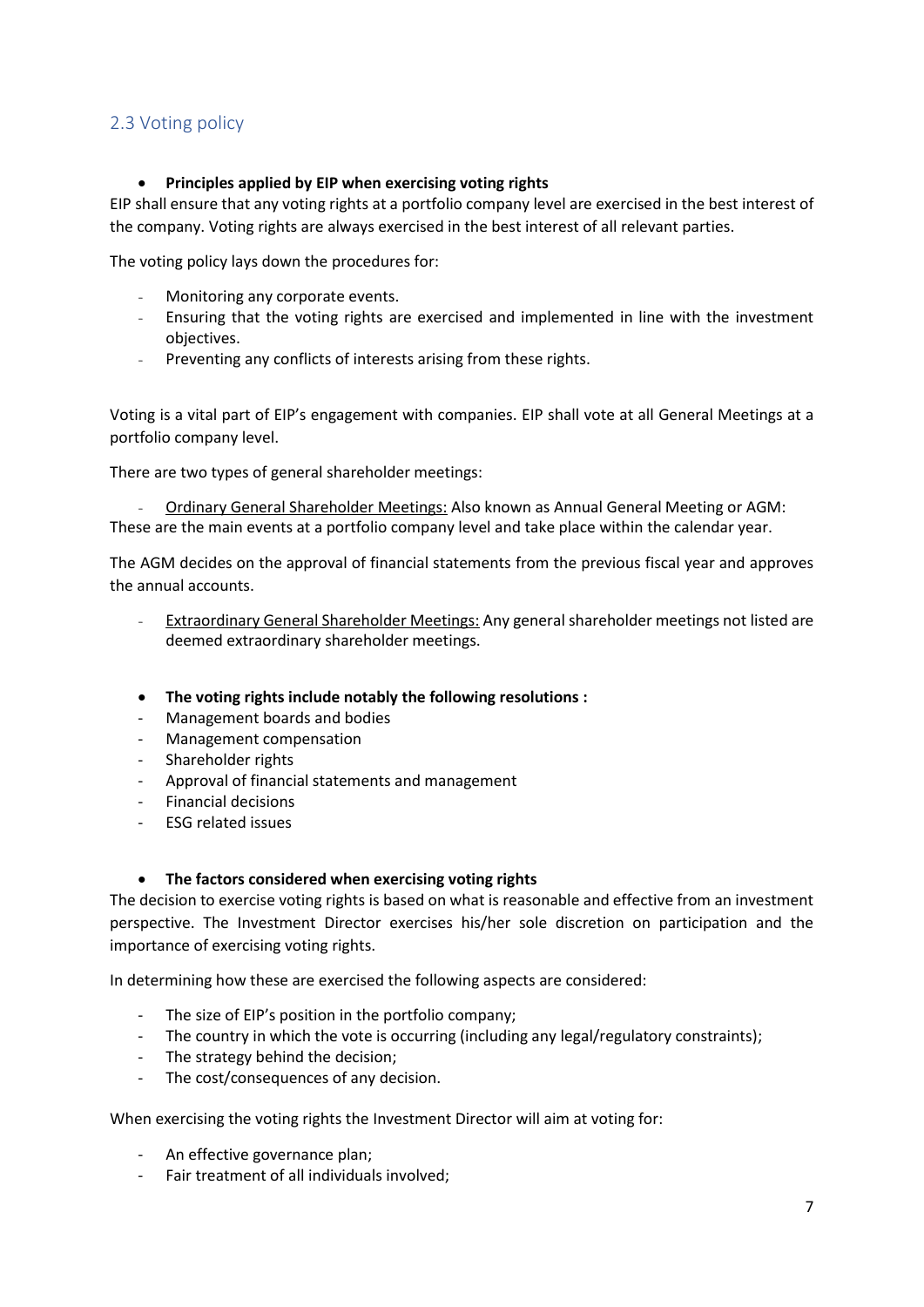- Transparency of any financial information;
- Responsibility, competence, and performant Board;
- Independent external auditor.

#### • **External Advisors**

EIP does not use external voting advisors.

#### • **Filing and Archiving of Information**

EIP shall keep records of all documents and information used with respect to the voting rights exercise, in particular the following information :

- The method in which the vote was cast (direct, postal, electronic or proxy);
- The way of the vote (for, against or abstention);
- The reasons for any abstentions ;
- The date and location of the vote.

Upon request from investors, this information is made available at EIP's office.

#### • **Communication**

EIP aims to discuss any issues with the management of the portfolio companies prior to the vote. All voting decisions are made independently.

## <span id="page-7-0"></span>2.4 Communication with other shareholders

EIP maintains an ongoing dialogue with its co-investors with the main objective of acting in the best interest of the Portfolio and, therefore, of its investors. This cooperation takes shape in the decisions taken by the bodies in place within the Portfolio.

### <span id="page-7-1"></span>2.5 Communication with investors

EIP communicates with the investors in different ways, which include:

- The website (www.eurazeo.com/fr/metiers/real-assets/infrastructure);
- Annual and quarterly reports;
- Conference calls;
- News release;
- Meetings with Investors (one-on-one meetings or general meetings).

These communications include the disclosure or approval of relevant matters including:

- Corporate strategy;
- Financial performance;
- Mergers, acquisitions or exits;
- Changes in management;